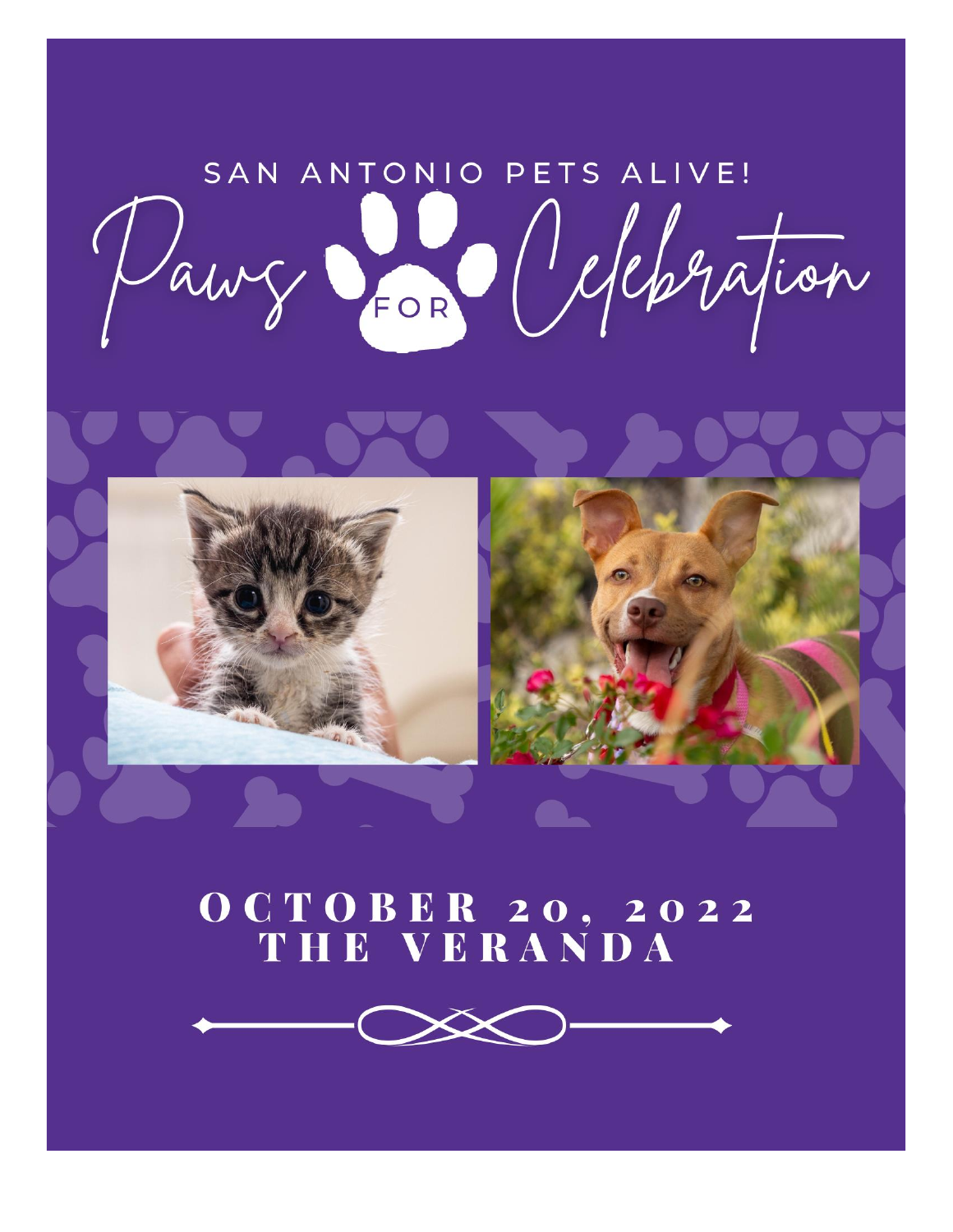## **ABOUT THE EVENT**

On October 20, 2022, San Antonio Pets Alive! is hosting its 3rd annual Paws for Celebration fundraising event. Please join us for a wonderful afternoon at the beautiful Veranda located in Castle Hills to celebrate San Antonio Pets Alive!'s lifesaving mission while you enjoy a delightful lunch, heartwarming program, and meet some of our adorable rescue pets. Your participation makes a lifechanging difference for thousands of homeless dogs and cats in our community.

## **BENEFITS FOR YOU**

Paws for Celebration is SAPA!'s largest in-person annual fundraising event. Due to COVID-19, we halted this event for two years. We are excited to come together and celebrate our animals and lifesaving supporters. Hundreds of successful and influential business professionals, community leaders, and philanthropists come together to support our lifesaving mission to provide the programs and services needed to eliminate the killing of at-risk animals due to lack of space, adopter, or foster.

This event positively impacts the thousands of lives that SAPA! saves every year. Our goal is to raise more than \$85,000, which helps to fund our lifesaving programs and services. Becoming a sponsor or underwriter helps us reach this goal and provides second chances to many deserving animals in our community.

## **2021 IMPACT**

San Antonio Pets Alive! is a high-volume, foster-based rescue saving approximately 5,000 once at-risk cats and dogs annually. We save lives through our foster, adopt, placement, transport, and medical programs.

In 2021,

- **9,100+** vaccinations were administered
- **6,300+** diagnostic tests were administered
- **4,745** lives were saved
- **2,905** dogs and cats were adopted
- **1,521** neonatal puppies & kittens were saved
- **1,424** animals were placed with rescue partners
- **1000+** fosters opened up their homes to care for one or more of our animals
- **651** dogs and cats were spayed/neutered at our Medical Care Center
- **259** parvo and parvo suspect puppies were treated
- **219** dogs treated for heartworm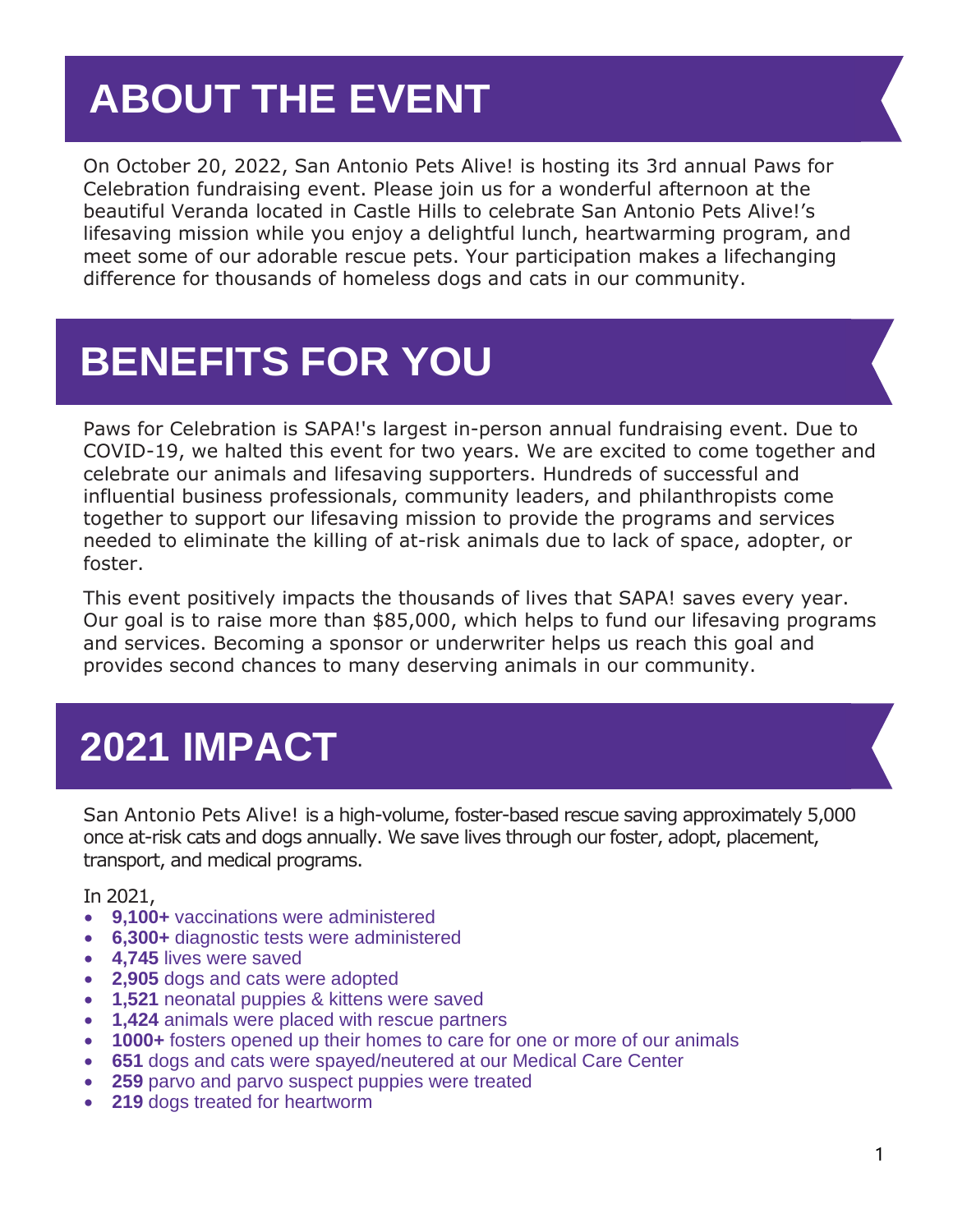

## **ABOUT SAN ANTONIO PETS ALIVE!**

San Antonio Pet Alive! is San Antonio's last chance rescue organization whose mission is to provide the programs and services needed to eliminate the killing of at-risk animals. Due to alarming euthanasia rates in the city of San Antonio, the organization was founded in 2011, and continues to be a high paced, high-volume rescue in the city. Since our inception, we have saved more than 60,000 dogs and cats and aim to save 5,000 homeless dogs and cats each year.

## **WHEN**

#### **Thursday, October 20, 2022**

**11:30 AM** Registration, Auction, Raffle **12:00 PM** Lunch and Presentation

## **WHERE**

**The Veranda**

1746 Lockhil Selma San Antonio, TX 78213

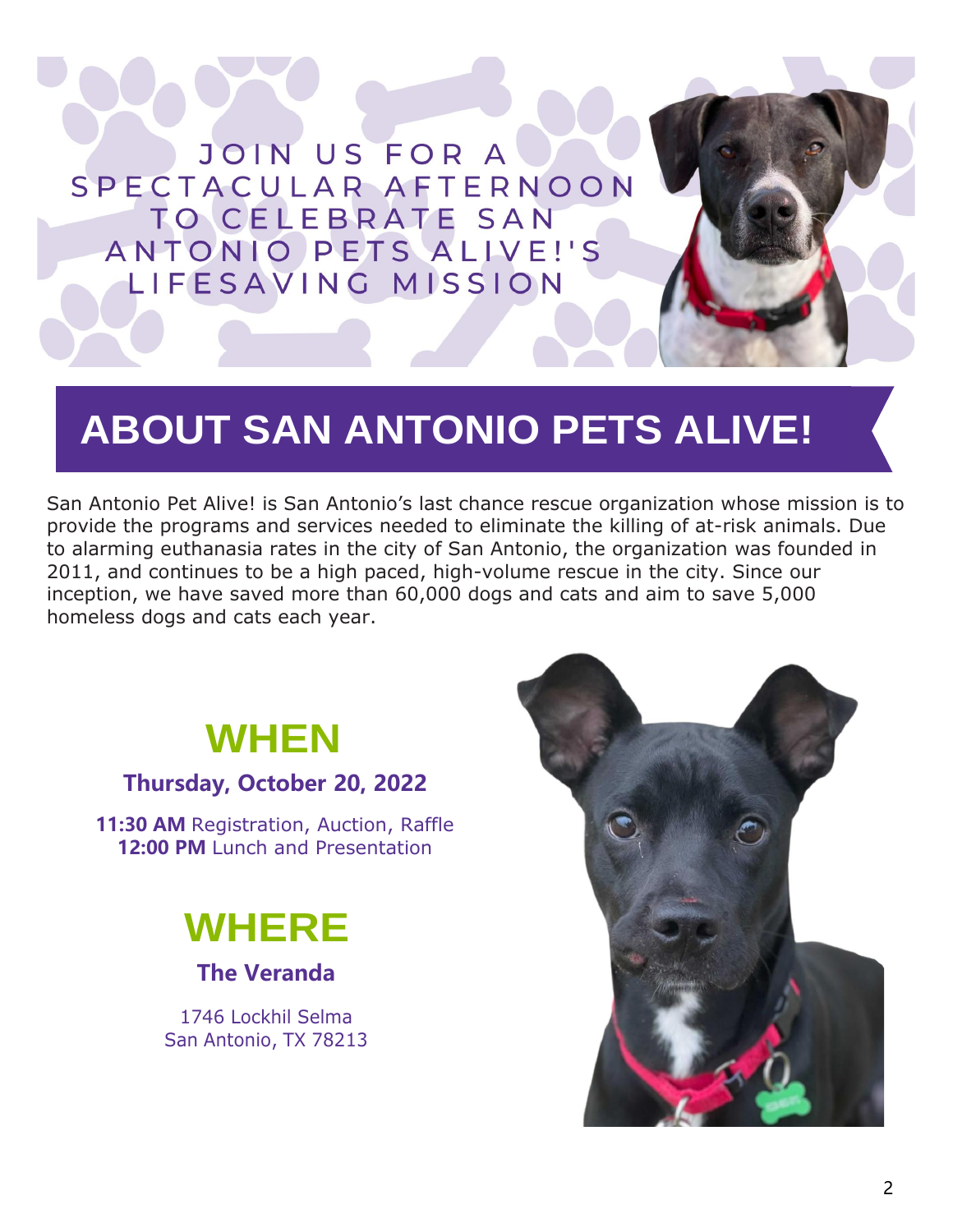## TABLE SPONSORSH LEVELS

#### **Top Dog | \$7,500**

#### **Presenting Sponsor: Co-Present with San Antonio Pets Alive! Executive Director, plus**

- **◆ One table for ten guests in front row seating**
- **◆ Lunch for ten guests**
- **◆ Two complimentary bottles of wine**
- **◆ VIP parking for four cars**
- **◆ Presenting sponsor acknowledgement in all event press releases**
- **•** Logo and presen
	- **■ SAPA!** social media pages on **the exclusive posts (76K followers), including logo on**
	- **SAPA! Face**
	- **■ SAPA! e-newsletter (audience of 15K)**
	- **■ SAPA! event website page**
	- **■ Company logo or individual listing in audio visual presentation during event**
	- **■ Name or logo in invitation and printed program (sent in early August)**
- **◆ Opportunity to include giveaways in party bag (sponsor provided)**

#### **Animal Angel | \$5,000**

- **◆ One table for ten guests**
- **◆ VIP parking for two cars**
- **◆ Seated in front**
- **◆ Lunch for ten guests**
- **◆ Logo on:** 
	- **■ SAPA! social media pages, two exclusive posts (76K followers)**
	- **■ SAPA! e-newsletter (audience of 15K)**
	- **SAPA!** event website page
	- **Company logo or individual listing in audio visual presentation during event and sponsor signage**
	- **Name of logo in invitation and printed program (sent in early August)**
- **◆ Opportunity to include giveaways in party bag (sponsor provided)**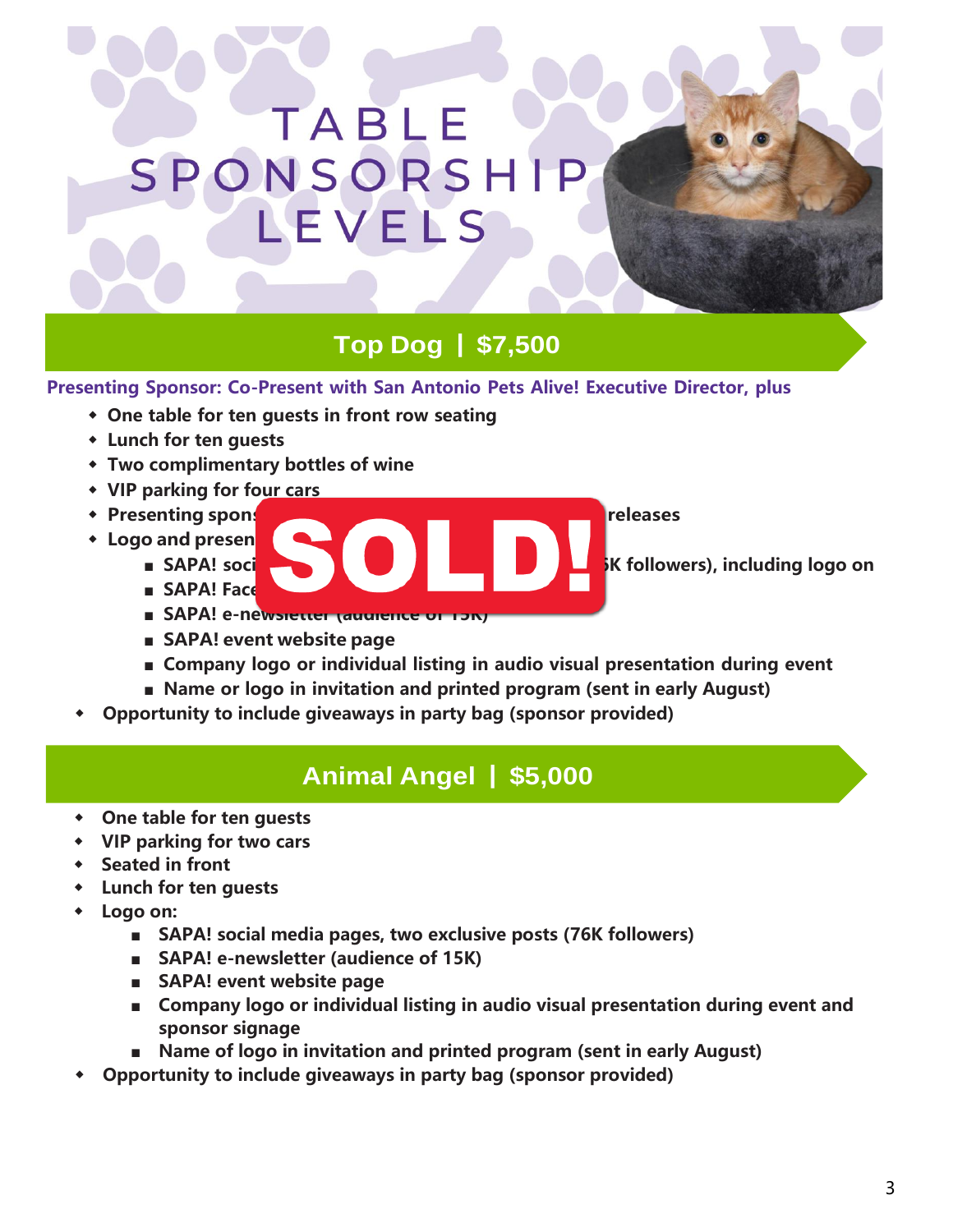## TABLE SPONSORSHIP LEVELS

#### **Guardian Sponsor | \$2,500**

- **◆ One table for ten guests**
- **◆ Lunch for ten guests**
- **◆ Seating in middle rows**
- **◆ Recognition on:** 
	- **■ SAPA! social media pages, one exclusive post (76K followers)**
	- **SAPA!** e-newsletter, listing (audience of 15K)
	- **■ SAPA! event website page, listing**
	- **■ Listing in invitation and printed program**
	- **■ Listing in audio visual presentation during event and sponsor signage**
- **◆ Opportunity to include giveaways in party bag (sponsor provided)**

#### **Loyal Companion Sponsor | \$1,000**

- **◆ One table for ten guests**
- **◆ Lunch for ten guests**
- **◆ Recognition on:** 
	- **■ SAPA! social media pages, sponsor post (76K followers)**
	- **SAPA!** e-newsletter, listing (audience of 15K)
	- **SAPA!** event website page, listing
	- **■ Listing in invitation and printed program**
	- **■ Listing in audio visual presentation during event and sponsor signage**

#### **Tail Wagger | \$150 Ticket**

**◆ Individual Ticket: One ticket and lunch to attend Paws for Celebration!**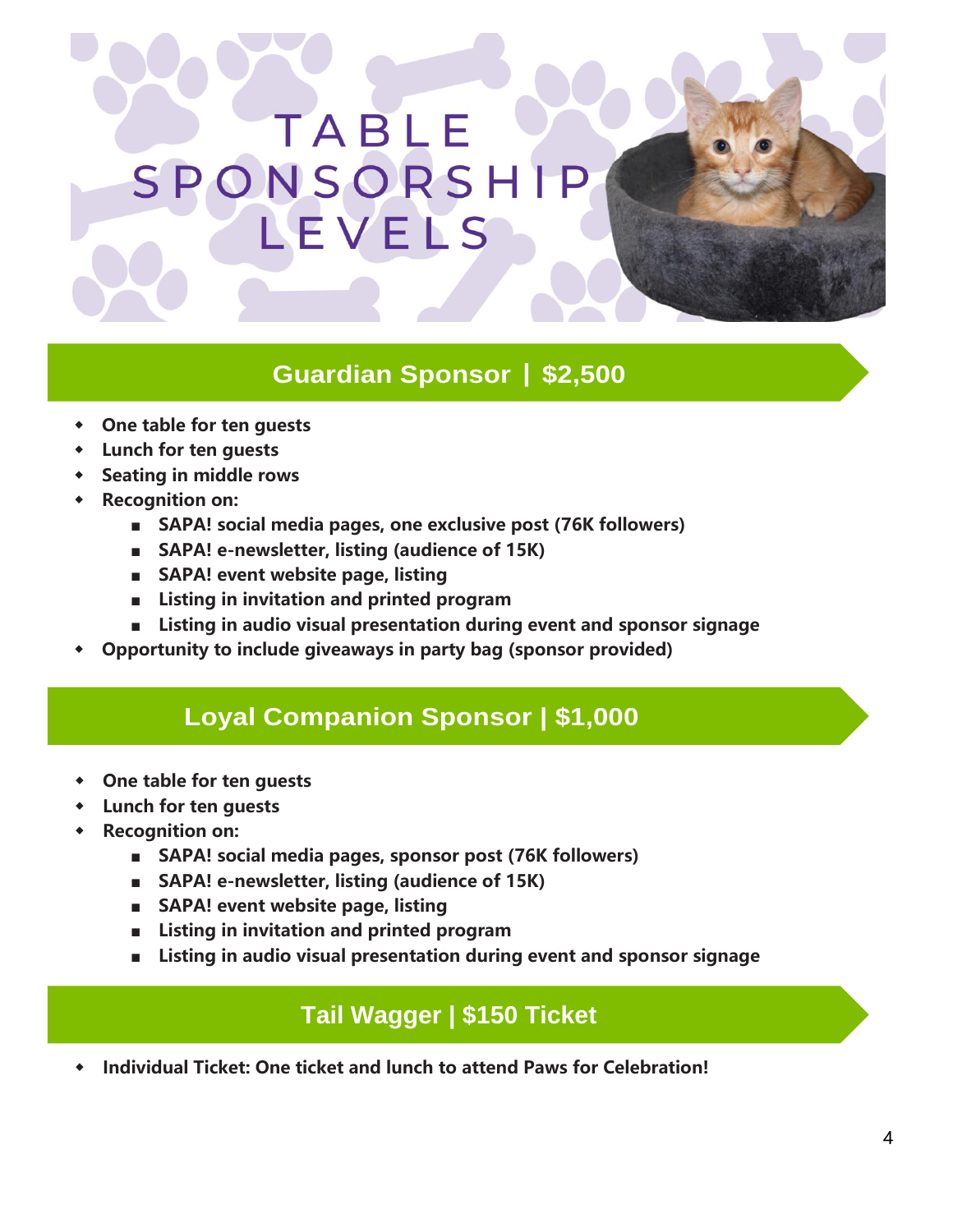# UNDERWRITING<br>OPPORTUNITIES

#### **Print Underwriter - \$2,500**

- **Logo/listing on invitation and program**
- **Name recognition on SAPA! website, social media, e-newsletter**
- **Listing in invitation and printed program**
- **Recognition in slideshow before and during event**

#### **Video Underwriter - \$2,500**

- **Logo/listing on SAPA! video shown during the event**
- **Video will be on website after event and used for other promotional purposes**
- **Name recognition on SAPA! website, social media, e-newsletter**
- **Listing in invitation and printed program**
- **Recognition in slideshow before and during event**

#### **Animal Project Underwriter - \$2,000**

- **Logo/listing on back of animal artwork created by SAPA! animals**
- **Recognition during presentation**
- **Special social media post highlighting animal project and underwriter**
- **Name recognition on SAPA! website and e-newsletter**
- **Listing in invitation and printed program**
- **Recognition in slideshow before and during event**

#### **Auction Underwriter - \$2,000**

- **Logo/listing on auction signage and on auction platform reaching attendees & non-attendees**
- **Name recognition on SAPA! website, social media, e-newsletter**
- **Listing in invitation and printed program**
- **Recognition in slideshow before and during event**

#### **Centerpiece Underwriter - \$2,000**

- **Logo/listing on or near centerpieces**
- **Name recognition on SAPA! website, social media, e-newsletter**
- **Listing in invitation and printed program**
- **Recognition in slideshow before and during event**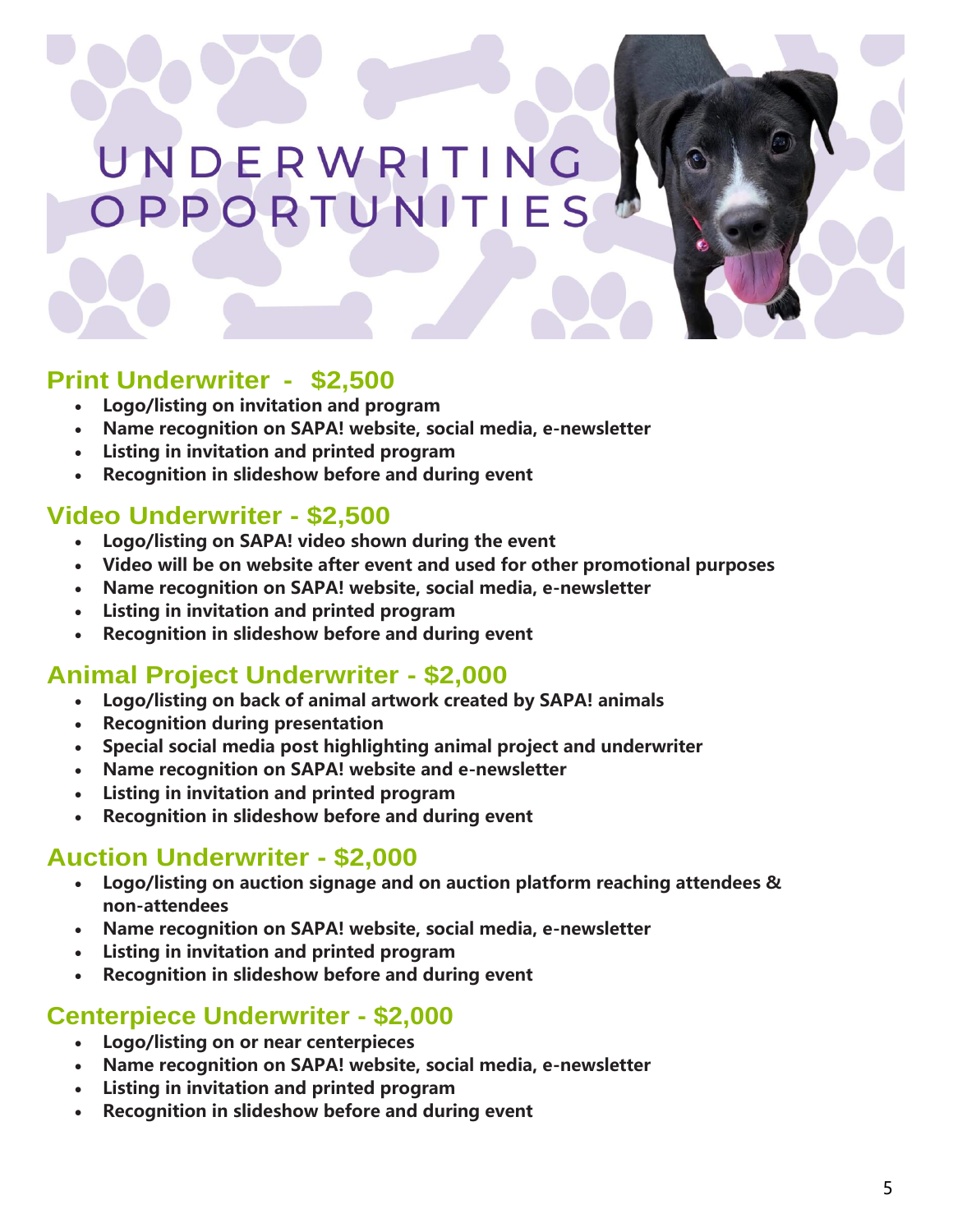## UNDERWRITING OPPORTUNITIES

#### **Kitten Cuddles Underwriter - \$2,000**

- **Logo/listing on signage near kitten area**
- **Name recognition on SAPA! website, social media, e-newsletter**
- **Listing in invitation and printed program**
- **Recognition in slideshow before and during event**

#### **Lunch Underwriter - \$2,000**

- **Logo/listing on table card near plated lunch**
- **Name recognition on SAPA! website, social media, e-newsletter**
- **Listing in invitation and printed program**
- **Recognition in slideshow before and during event**

#### **Party Bag Underwriter - \$2,000**

- **Logo/listing on party bag**
- **Opportunity to provide giveaways (provided by underwriter)**
- **Name recognition on SAPA! website, social media, e-newsletter**
- **Listing in invitation and printed program**
- **Recognition in slideshow before and during event**

#### **Puppy Cuddles Underwriter - \$2,000**

- **Logo/listing on signage near puppy area**
- **Name recognition on SAPA! website, social media, e-newsletter**
- **Listing in invitation and printed program**
- **Recognition in slideshow before and during event**

#### **Raffle Ticket Underwriter - \$2,000**

- **Logo/listing on electronic and paper raffle ticket**
- **Special social media post recognition highlighting raffle and underwriter**
- **Name recognition on SAPA! website, social media, e-newsletter**
- **Listing in invitation and printed program**
- **Recognition in slideshow before and during event**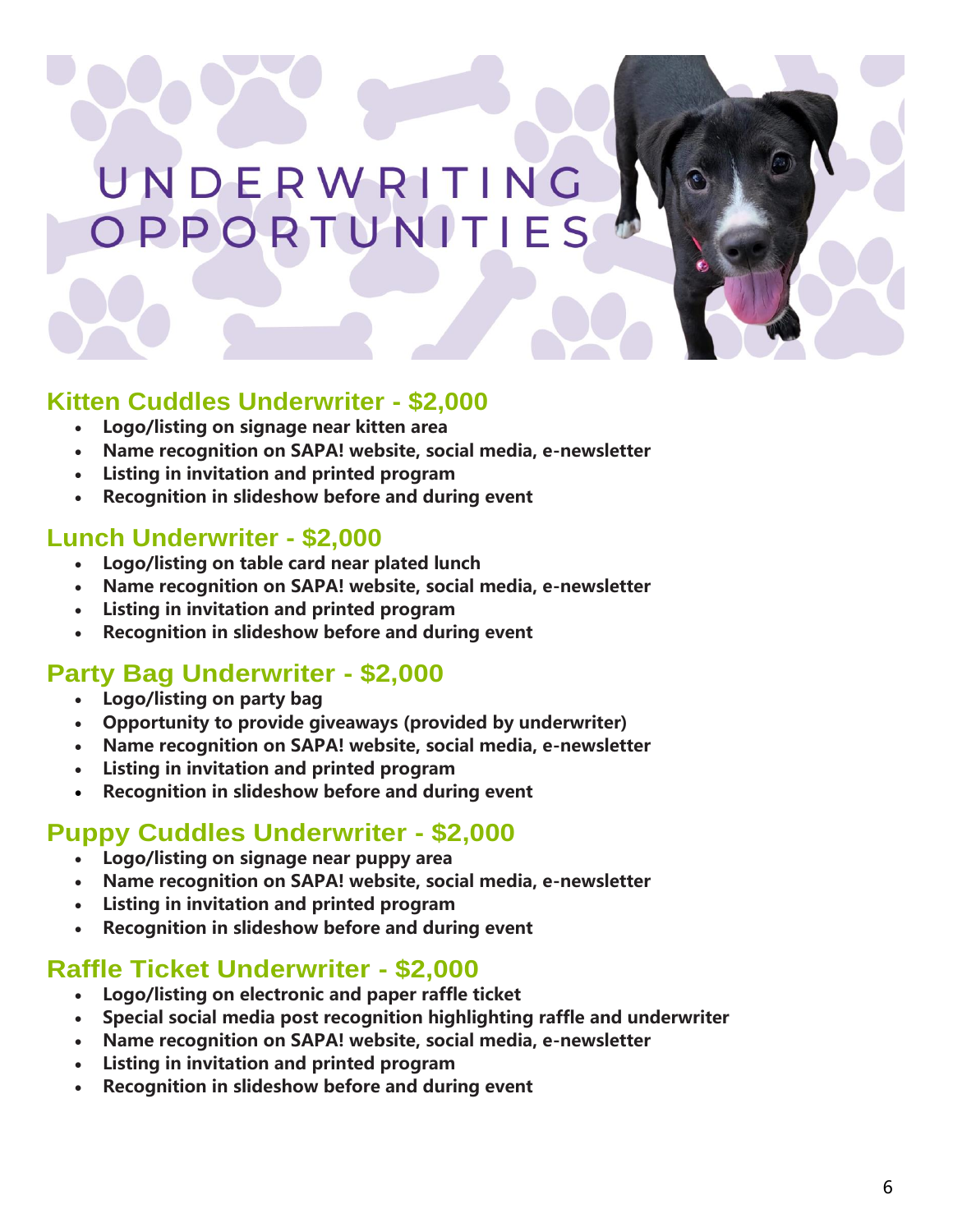## UNDERWRITING OPPORTUNITIES



#### **Roaming Photo Booth Underwriter - \$2,000**

- **Logo/listing on photo frame sent electronically to guests**
- **Name recognition on SAPA! website, social media, e-newsletter**
- **Listing in invitation and printed program**
- **Recognition in slideshow before and during event**

#### **Step & Repeat Underwriter - \$2,000**

- **Logo/listing on Step & Repeat located in high traffic area with photographer**
- **Name recognition on SAPA! website, social media, e-newsletter**
- **Listing in invitation and printed program**
- **Recognition in slideshow before and during event**

#### **Dessert Underwriter - \$1,000**

- **Logo/listing on paper flag inserted in dessert**
- **Name recognition on SAPA! website, social media, e-newsletter**
- **Listing in invitation and printed program**
- **Recognition in slideshow before and during event**

#### **VIP Parking Sponsor - \$1,000**

- **Logo/listing on VIP Parking Signage**
- **Name recognition on SAPA! website, social media, e-newsletter**
- **Listing in invitation and printed program**
- **Recognition in slideshow before and during event**

**In order to receive full benefits, please submit your information on or before August 1, 2022. Deadline to be included in the printed invitation is July 5, 2022.**